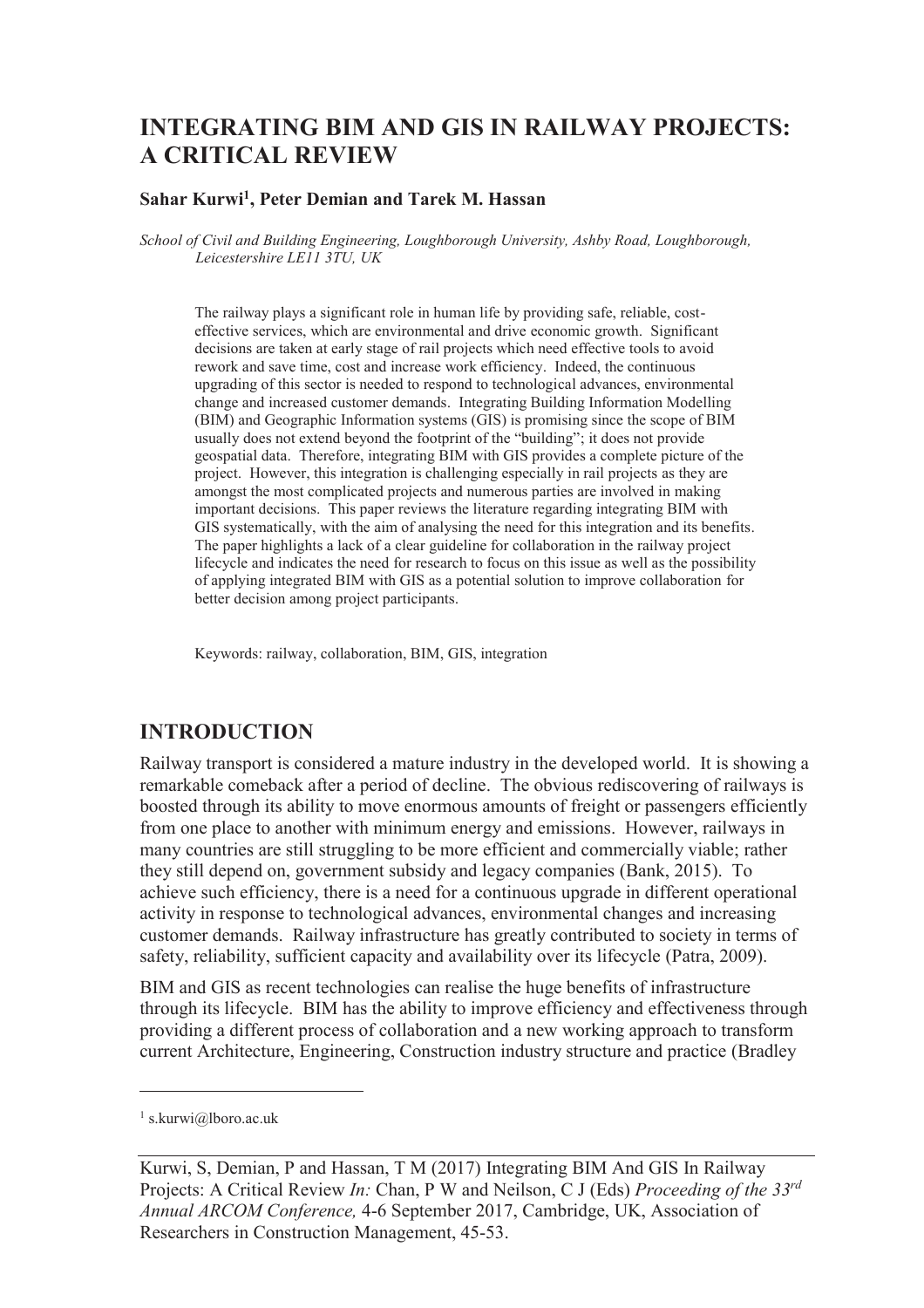*et al*., 2016). BIM has been used to facilitate the integration, interoperability, collaboration and automation of processes in the construction industry (Isikdag and Zlatanova, 2009).

Although BIM has significant features, it has been restricted to building information (indoor environment). Therefore, to integrate interior and exterior information to provide a complete picture of the built environment, attempts have been made to integrate it with GIS. The core theme of the UK government strategy is working collaboratively using integrating BIM with GIS in projects such HS2 and Crossrail, which are considered amongst Europe's largest infrastructure projects. Would assist in ensuring that the right information is available at the right time in the right format for the right person (May, Taylor and Irwin, 2017). Combining BIM with GIS would provide a complete picture for the project because of the complementary nature of the information that each technology can provide (Fosu *et al*., 2015).

## **RAILWAY**

Rail is considered as a safe, efficient, environmental transport mode. However, recently, there has been a decline in the publics' perception of railway (Berrado, Cherkaoui and Khaddour, 2011). According to a report by Network Rail, collaboration is one of the most effective factors to deliver better railway in terms of safety, reliability, capacity, cost-effectiveness, quality and productivity (Network Rail, 2014). Collaboration, however, needs effective tools. BIM enables participants to collaborate in a shared software platform to share information, enabling better decision making throughout the project lifecycle (AGC, 2006). However, it lacks the ability to analyse spatial data. GIS tools have the ability to deal with spatial and geographic information (Karan *et al*., 2015). Therefore, integrating BIM with GIS can provide a complete toolset to support collaboration between participants for better collaborative decision making throughout the lifecycle of the railway project. Despite this potential merit, data on the application of BIM and GIS integration in infrastructure is rather lacking when compared with buildings. This is expected to change as countries such as the UK are now mandating that heir public sector projects use BIM, with other countries expected to follow suit (Karan *et al*., 2015).

### **Building Information Modelling (BIM)**

Building Information Modelling is facilitates the decision making (Utiome, 2010). It can be defined as a process of creating, sharing, exchanging and managing information in an effective way through the whole lifecycle of the building (Isikdag *et al*., 2007). The fundamental concept of BIM is the use of a single repository of data which all team members share. This single model or database or group of databases can be linked together, thereby, easing accessing and sharing information (Autodesk, 2011).

Thompson and Miner (2007) clarified the basic theory of Building Information Modelling as the execution of the project in a virtual environment where it is possible to store all project-related data in a single (central) online system. Furthermore, the time (schedule) and cost dimensions can be added to the model which in turn allows an immediate analysis of the benefits of various cost-time options. Thompson and Miner (2007) developed BIM models for all phases of the project which enables more stakeholders to be involved practically in the early project stages. These stakeholders can use their knowledge (business- and engineering) in the facility design, scheduling and organising which would lead to improved coordination in all project stages (Fischer and Kunz,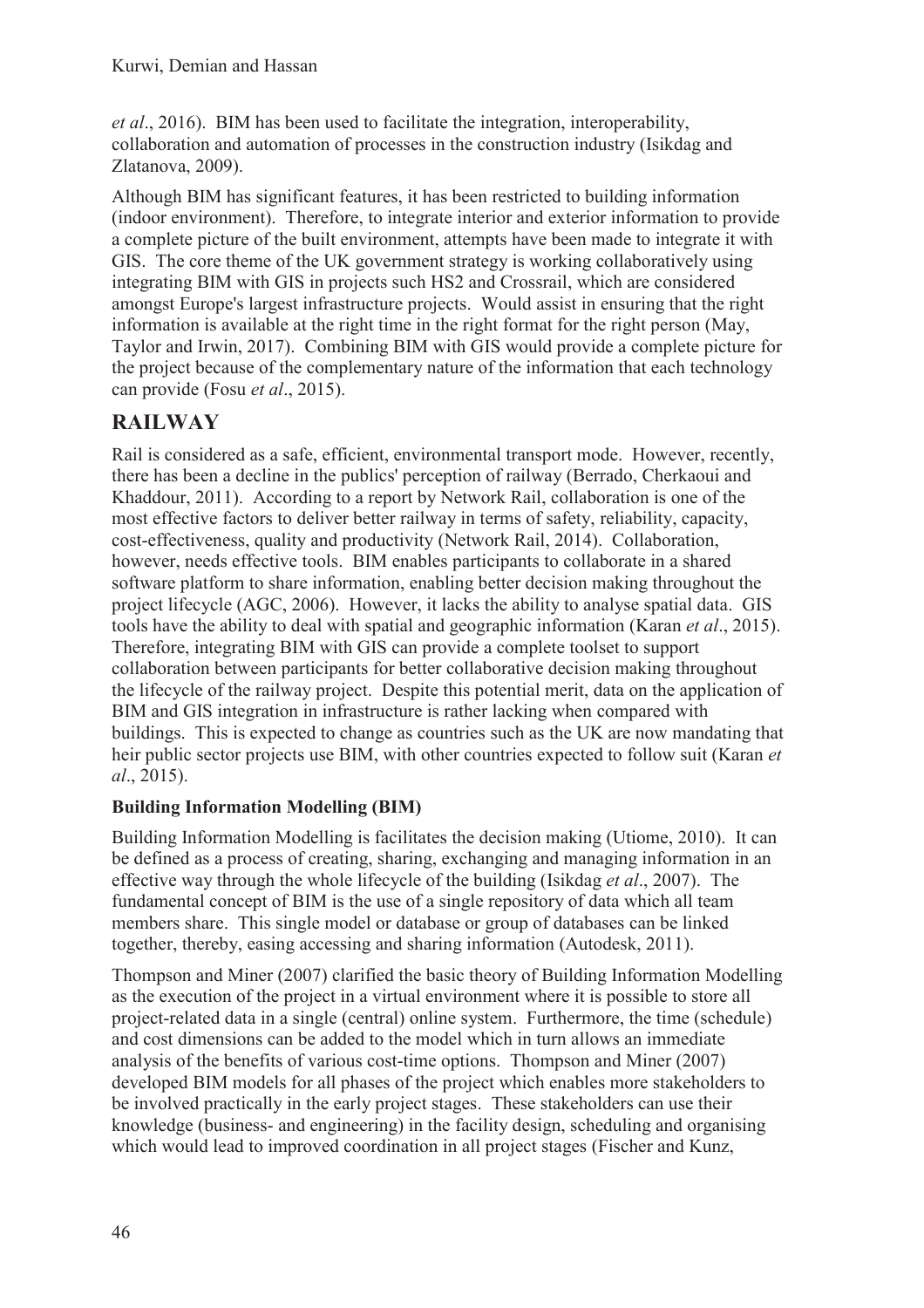2004). Thus, the BIM model will act as a repository of data to serve the project throughout its lifecycle.

BIM will become a source of reliable information. It becomes possible to bridge the gap between the world scale and detailed data through linking BIM and GIS platform, which offers a high level of information from GIS to detailed information in BIM. Furthermore, BIM in the long term will provide high efficiency from knowledge capture, stimulating communication, and continuous analysis of work, which will result in increased productivity.

### **Geographic Information System (GIS)**

During the last few decades and with the rapid development of technology, the demand for more efficient construction has increased. Doing more with less is the target that all relevant parties are keen to achieve. New approaches are needed to cope with these current requirements. Geospatial technologies are one of the interesting approaches to meet the current needs. GIS is used as a platform to manage and present spatially referenced information, (Amirebrahimi *et al*., 2015).

GIS is defined as "a system for capturing, storing, checking, integrating, manipulating, analysing, and displaying data which are spatially referenced to the Earth", (Fazal, 2008, p7). Consequently, GIS depends on geographic coordinate systems and projections of the world map, whilst BIM coordinates depend on modelling objects not relative to a specific place on the earth ( Fosu *et al*., 2015). Ebright-mckeehan *et al*., (2009) used GIS to assess rail corridors in terms of their proximity to the intermodal services and their importance to the traffic. Wiltshire Council uses solutions from mobile GIS to deliver public services cost-effectively. In Ireland, a mobile ArcGIS app is used to identify leaks, manage repair teams, handle data and maintain the water network more efficiently, helping Ireland's national utility to provide 1.8 million households with clean drinking water.

GIS has many applications in civil engineering fields, to which it offers spatial solutions. For example, transportation, water resources, facilities management, urban planning, construction and E-business. Moreover, GIS can be used as an effective visualisation tool for construction site topographical conditions (Palve, 2013).

Over the years, continuous attempts have been made to integrate BIM and GIS for different purposes which it can provide a project with an inclusive picture and highly detailed in terms of information from building information models and related geographical data (Fosu *et al*., 2015).

### **BIM and GIS Integration**

Integrating BIM with GIS is not a novel idea (Fosu *et al*., 2015). Several methods have been used to achieve complete integration of BIM/GIS. For example, various authors have proposed different methods and developed new tools by using available standards. As a result, extensions were created that may offer a needed functionality to be added to one or other platforms such as the extension of Geo BIM (Laat and Berlo, 2011), or the extension of urban information modelling for facility management (Mignard and Nicolle, 2014).In order to integrate BIM into GIS, Amirebrahimi *et al*., (2015) suggest the use of a data model. Hjelseth and Thiis, (2008) propose an IFC-based (Industry Foundation Classes) tool.

El-Mekawy, Östman and Hijazi (2012) proposed an approach called Unified Building Model (UBM) which allows users to combine the features and abilities for both BIM and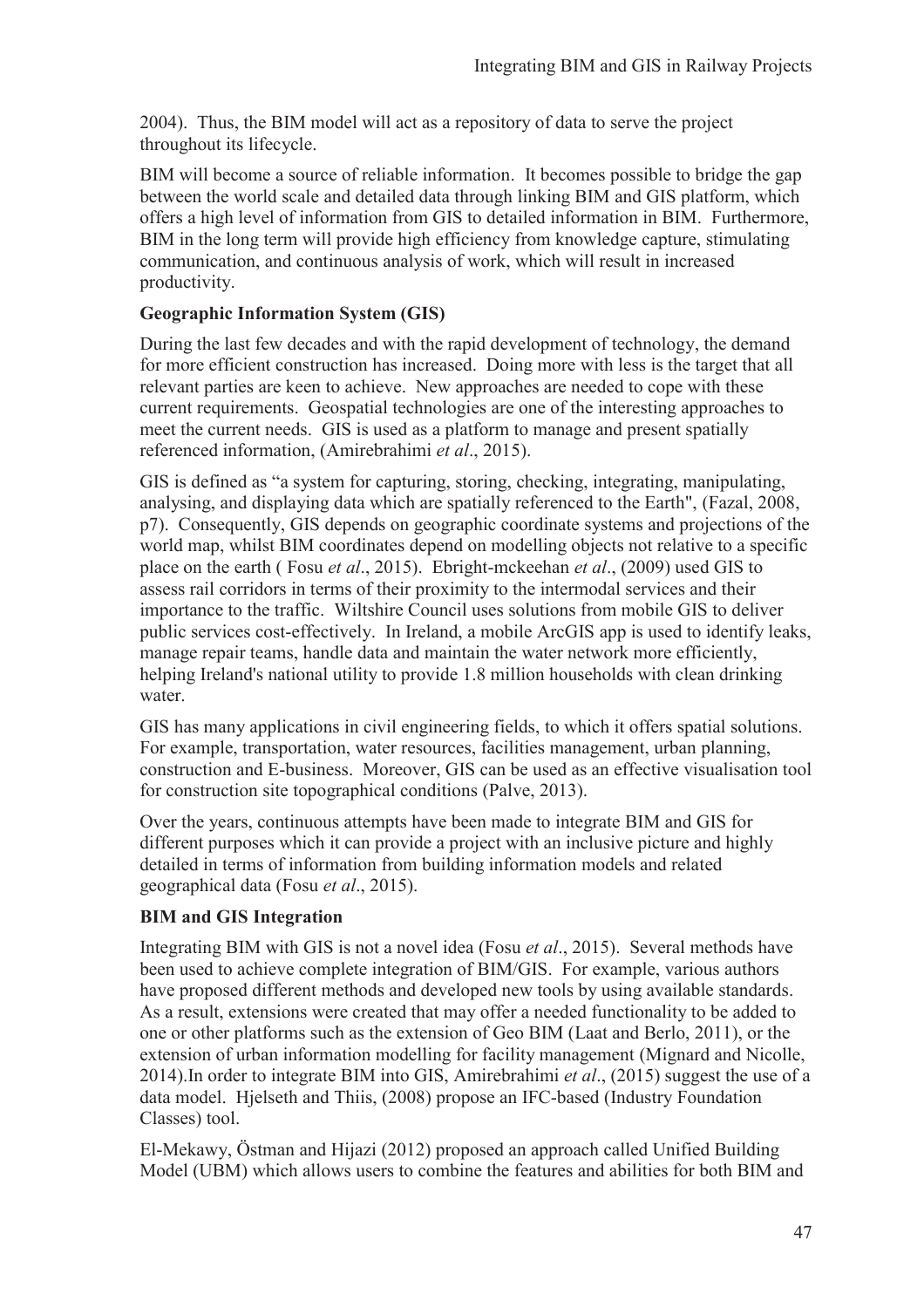GIS into one central mode. UBM allows bi-directional data to be transferred between IFC for BIM and CityGML for GIS. This minimises the loss of data through the conversion for the exchange. Integration BIM and GIS has been applied to address many issues as illustrated in next section, but not specifically to collaborative decision making. Integration for this study aims to provide updated information for more accurate collaborative decision making.

# **APPLICATIONS OF BIM/GIS INTEGRATION**

Integrating BIM with GIS offers huge advantages; Kolbe, König and Nagel (2011) argued that using BIM and GIS allows planning questions to be addressed. Targeted application areas of integrated BIM and GIS clearly include urban planning and landscaping, architectural design, tourism and leisure, 3D cadastre, simulation of environments, mobile telecommunications, disaster management, homeland security, vehicle and pedestrian navigation, training simulators, and mobile robotics (Kolbe, König and Nagel, 2011). Table (1) illustrates the applications of BIM/GIS integration throughout the project lifecycle.

| Project stage                           | Application                                                                                                                        |
|-----------------------------------------|------------------------------------------------------------------------------------------------------------------------------------|
| Planning and<br>Design                  | Select the site and manage fire response (Isikdag, Underwood and Aouad, 2008).                                                     |
|                                         | Easiest collaboration between planning (Niu, Pan and Zhao, 2015).                                                                  |
|                                         | Effective traffic planning (Wang, Hou, et al., 2014).                                                                              |
|                                         | Plan and make a decision of low- disturbance bridge construction bridge<br>(Sebastian, Böhms and Helm, 2013).                      |
|                                         | Identify optimal number and location of tower cranes (Irizarry and Karan, 2012).                                                   |
|                                         | 4D topology and use novel IFC in planning a path for 3D indoor spaces<br>respectively (Lin et al., 2013).                          |
|                                         | Indoor geovisual analytics (Wu and Zhang, 2016).                                                                                   |
| Construction                            | Speed up the work (Shiu and Sar, 2014).                                                                                            |
|                                         | Managing construction supply chain, green design, construction and sustainable<br>consequences (Irizarry, Karan and Jalaei, 2013). |
|                                         | Metro construction project (Wang, Li, et al., 2014).                                                                               |
| Operation and<br>Facility<br>management | Facility management, facility analysing, visualising and assess damage in<br>buildings such as flood (Karan and Irizarry, 2014).   |
|                                         | Emphasise the materials delivered by enabling tracking the status of the supply<br>chain (Irizarry, Karan and Jalaei, 2013).       |
|                                         | Flood damage assessment (Amirebrahimi et al., 2015).                                                                               |
|                                         | Evaluate the performance of construction (Elbeltagi and Dawood, 2011).                                                             |
|                                         | Managing the processes of maintenance and repair of facility management (Karan<br>and Irizarry, 2014).                             |
|                                         | Detect and map the information for pipe networks (Liu and Issa, 2012).                                                             |
|                                         | Manage the maintenance using a UML (unified modelling language) in Taiwan<br>railway (Shr and Liu, 2016).                          |

*Table 1: Application of integration BIM/GIS*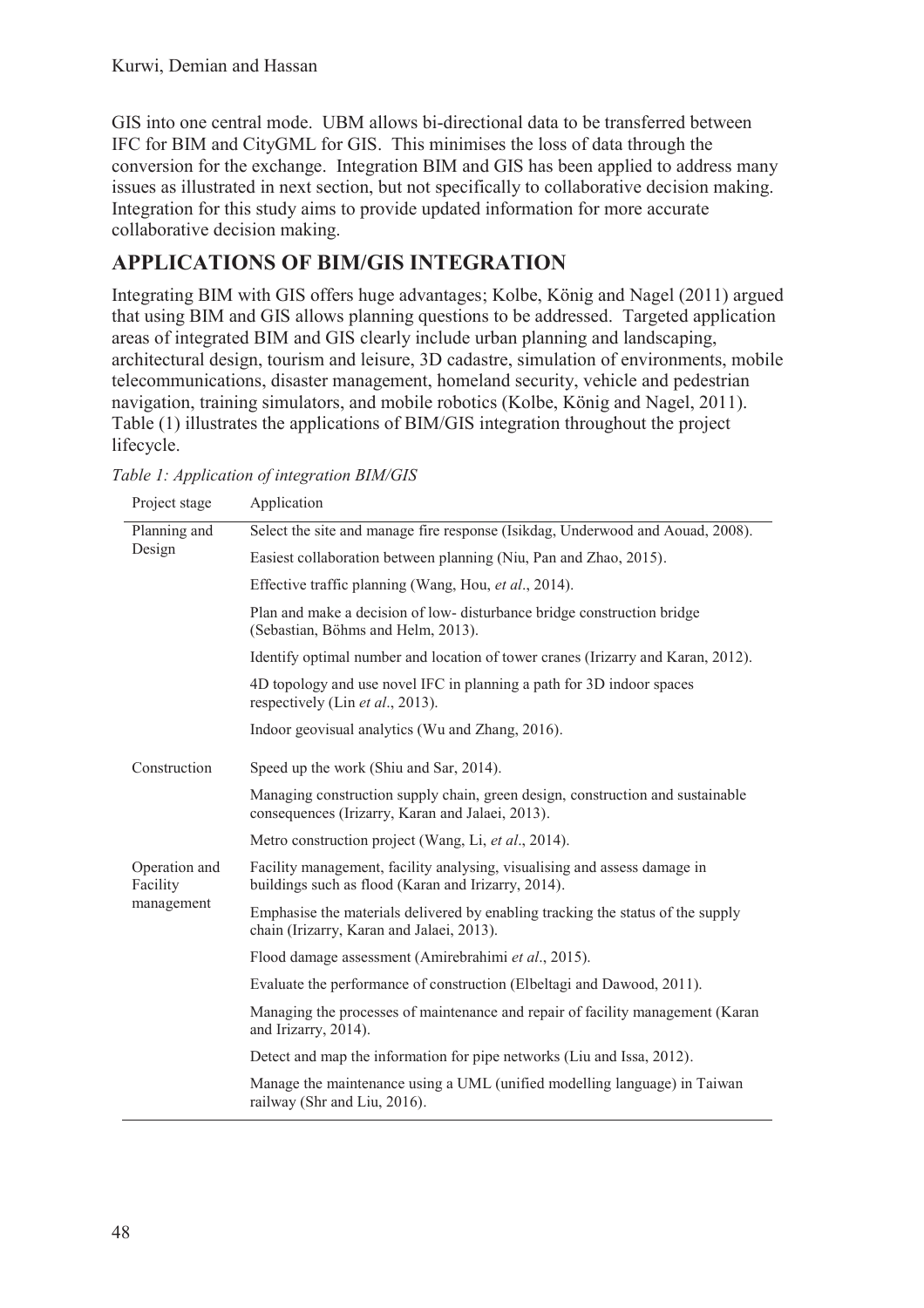There are several researchers addressing similar areas by using integrated BIM and GIS such as facility management, utility visualisation, analysis, assessed damage and natural disasters. (Liu and Issa, 2012)

On the other hand, the most important area that stands to benefit from the integration of BIM/GIS to provide a collaboration environment. Through collaboration, large problems can be tackled and huge benefits can be gained. Collaboration includes facilitating sharing knowledge, risks, skills and reducing cost (Prahalad and Hamel, 1990a).

### **Integrating BIM and GIS for Collaboration**

The importance of collaboration has increased with advances in Information and Communication Technologies. Collaboration improves decision making, exchange of knowledge and skills, access to information and sharing of risks and responsibilities (Prahalad and Hamel, 1990b). As Gerges *et al*., (2016) concluded, based on interviews, collaboration leads to reducing risks. Collaboration is considered as a solution to many issues such as social challenges, environmental issues, and economic recessions. Moreover, Moon *et al.*, (2004) noted that effective collaboration requires integrating models for the whole life of railway construction from planning to the maintenance.

There is various research into using different techniques and methods to achieve collaboration for several purposes. BIM and GIS are among the two most important technologies that might be used for providing a collaborative environment for rail projects. Although integration of BIM with GIS has the potential to produce a powerful tool for collaboration in railway projects, there are just few studies around this topic.

Several studies have been conducted in order to determine the success in collaboration whether using BIM and GIS separately. Shim *et al*., (2008) suggested using a RIIM (Railway Infrastructure Information Model) model to provide integration and interoperability during the whole lifecycle of the railway infrastructure from planning until maintenance.

 BIM can offer a high level of efficiency in communication and collaboration (Bryde, Broquetas and Volm, 2013). Sebastian (2011) emphasises that using BIM optimally could lead to achieving a multi-disciplinary collaboration.

 Similarly, GIS has also used alone in railway projects. Guler, Akad and Ergun (2004) found that through GIS, better decisions could be made by using it to identify the event or asset to another event or asset and determining if the relationship between them may be considered as a crucial factor in deciding the design, construction and maintenance. For the same purpose, in selecting an optimum railway line, Wei (1996) developed a new RGIS technology (Railway Geographic Information System) to select a new railway line. He found that there is the insufficient difference in results between using a computer and using a traditional method, even though the computer was more efficient.

Nyerges and Jankowski (1997) suggested a theoretical framework for human decision making collaboratively based on GIS. One of the practical aspects of integrating BIM and GIS explored by Kim *et al*., in 2015 was to provide a program for a safe path for pupils travelling to school called Safe Routes to School (SRTS). The purpose of this program was to reduce consumption of energy and CO2 emissions, resulting in improving the safety and health of children. This program consists of integrating BIM with GIS in providing a visualisation for the weather and monitoring this information via participants.

There are many ongoing studies of collaboration in the railway sector using techniques such as BIM and GIS. However, there is a lack of integration of BIM and GIS for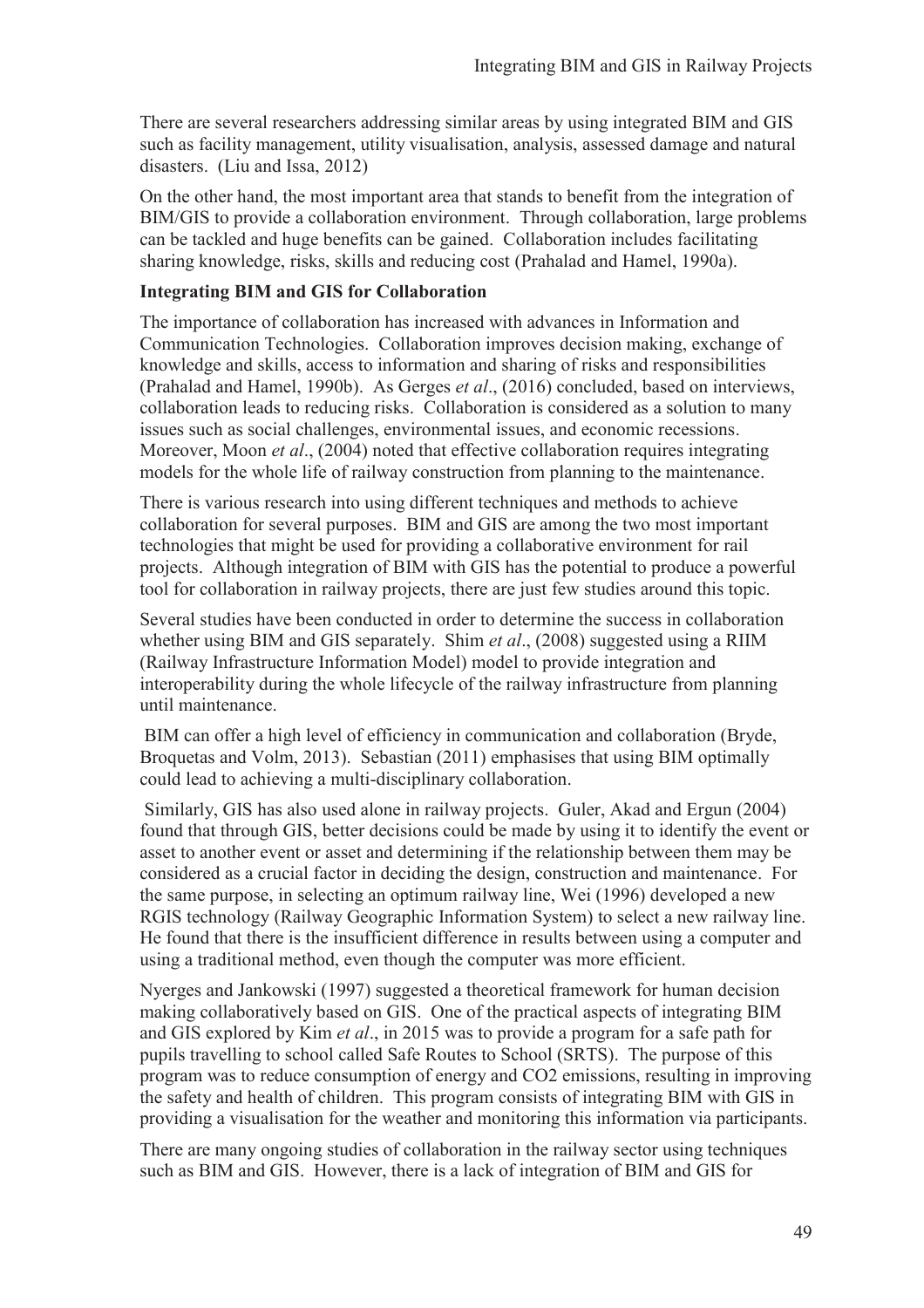collaboration in this sector. Combining them may provide a significant role in every lifecycle stage of railway projects especially for better decision making and more efficiency. Therefore, to bridge this gap an attention is needed to be take in order consider this issue.

# **DISCUSSION**

From the literature review, it is appearing that railway projects are very crucial and need collaboration for safety, reliability capacity, cost-effectiveness, quality and productivity. For example, improving collaboration can result in saving time, cost, improving quality, reducing carbon emissions, increasing efficiency, productivity and availability of information throughout the project lifecycle. Collaboration can be supported through integrating BIM with GIS, on which several studies have been conducted focusing on different aspects of this issue. Integration of BIM and GIS can provide a platform for collaboration for better decision making.

Wognum and Faber (2002) argued that there is a lack of understanding of collaboration among organisations. Consequently, there are few techniques to facilitate and manage collaboration. This may be because collaboration needs several factors to succeed. To illustrate that, Eriksson and Pesämaa (2007) pointed out that moving towards collaboration in construction projects, relationships and delivery methods require a comprehensive change in structures, processes and attitudes. Moon *et al*., (2004) stated that to provide an active collaboration environment, a single integrated model would be required for the design, construction and maintenance process.

## **CONCLUSIONS**

This paper reviewed literature and provided evidence around integrating BIM and GIS in the railway industry, and explored the potential benefits applying BIM and GIS integration in the railway sector. The railway sector needs to keep up to date with technological developments to realise the potential benefits of BIM and GIS. There is a possibility to bridge the gap between the world scale and detailed data through linking BIM and GIS platforms. The literature has revealed that collaboration may play a crucial role in railway projects and may solve existing problems; thus, providing huge opportunities and better decision making. However, it was found that despite the importance of collaboration and even with using BIM and GIS separately in railway projects, there is a lack of research focusing on using them in an integrated manner. Therefore, serious attention should be considered to tackle this issue, through developing a framework for integrating them to improve collaboration for better decision making which it will be the next step for this study.

## **REFERENCES**

- AGC (2006) *The Contractors' Guide To BIM*. Arlington, VA: The Associated General Contractors of America, 48.
- Amirebrahimi, S, Rajabifard, A, Mendis, P and Ngo, T (2015) *A Data Model for Integrating GIS and BIM for Assessment and 3D Visualisation of Flood Damage to Building*. CEUR Workshop Proceedings, **1323**(March), 78-89.
- Autodesk (2011) *BIM Modeling Basics*. *In*: Autodesk BIM Curriculum. Available from http://www.autodesk.com/edcommunity.
- Bank, A D (2015) *Rail Infrastructure in Africa Financing Policy Options*. African Development Bank, Transport, Urban Development & ICT Department.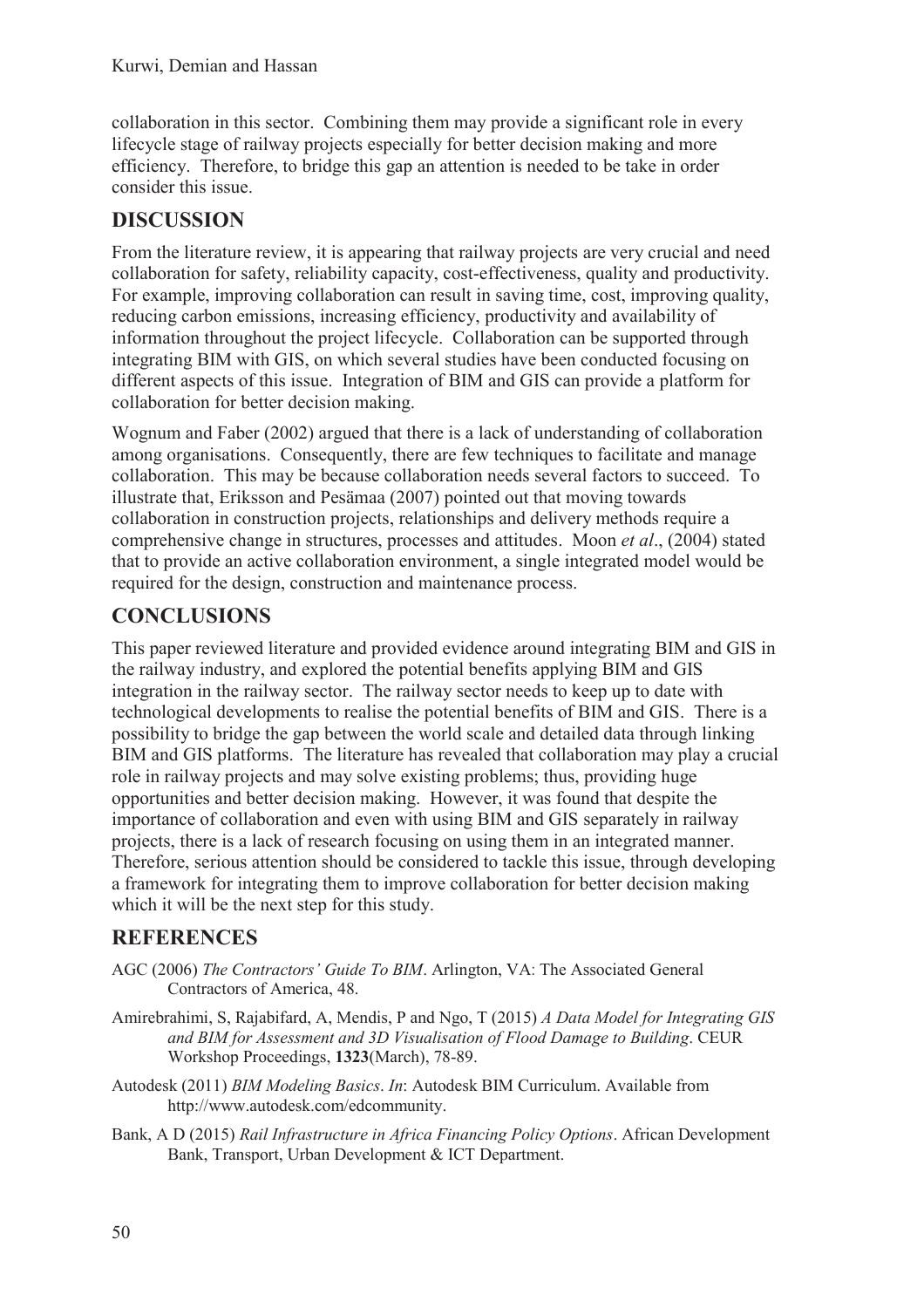- Berrado, A, Cherkaoui, A and Khaddour, M (2011) A framework for risk management in railway sector : Application to road-rail level crossings. *The Open Transportation Journal*, **5**(April), 34-44.
- Bradley, A, Li, H, Lark, R and Dunn, S (2016) BIM for infrastructure: An overall review and constructor perspective. *Automation in Construction*, **71**, 139-152.
- Bryde, D, Broquetas, M and Volm, J M, (2013) The project benefits of building information modelling (BIM). *International Journal of Project Management*, **31**(7), 971-980.
- Ebright-Mckeehan, K and Murtha, T (2009) *A GIS Data-Driven Process For Identifying Rail Infrastructure Improvements A GIS Data-Driven Process For Identifying Rail Infrastructure Improvements*. Chicago: Cambridge Systematics/Chicago Metropolitan Agency for Planning (CMAP)
- Elbeltagi, E and Dawood, M (2011) Integrated visualized time control system for repetitive construction projects. *Automation in Construction*, **20**(7), 940-953.
- El-Mekawy, M, Östman, A and Hijazi, I (2012) A unified building model for 3D urban GIS. *ISPRS International Journal of Geo-Information*, **1**(2), 120-145.
- Eriksson, P E and Pesämaa, O (2007) Modelling procurement effects on cooperation. *Construction Management and Economics*, **25**(8), 893-901.
- Fazal, S (2008) *GIS Basics*. Ansari Road, Daryaganj, New Delhi: New Age International Publishers.
- Hjelseth, E and Thiis, T K (2008) Use of BIM and GIS to enable climatic adaptations of buildings. *eWork and eBusiness in Architecture, Engineering and Construction, Proceedings of the 5th European Conference on Product and Process Modelling in the Building and Construction Industry - ECPPM 2004*, (September), 1-9.
- Fischer, M and Kunz, J (2004) The scope and role of information technology in construction. *In*: *Proceedings-Japan Society of Civil Engineers*, 1-32.
- Fosu, R, Suprabhas, K, Rathore, Z and Cory, C (2015) Integration of Building Information Modeling (BIM) and Geographic Information Systems (GIS) - A literature review and future needs. *In*: *Proceedings of the 32nd CIB W78 Conference*, 27th-29th October, Eindhoven, The Netherlands, 196-204.
- Gerges, M, Ahiakwo, O, Jaeger, M and Asaad, A (2016) Building Information Modeling and its application in the state of Kuwait. *International Journal of Civil, Environmental, Structural, Construction and Architectural Engineering*, **10**(1), 81-86.
- Guler, H, Akad, M and Ergun, M (2004) *Railway Asset Management System in Turkey: A GIS Application*. Working Paper, FIG Working Week, May 22-27, Athens, Greece, 1-11.
- Hijazi, I (2013) *Integrated Management Of Indoor And Outdoor Utilities By Utilizing BIM And 3D GIS*. Unpublished Ph.D. Thesis. Germany: University of Osnabrueek, 171.
- Hijazi, I, Ehlers, M, Zlatanova, S, Becker, T and Van Berlo, L (2011) Initial investigations for modeling interior utilities within 3d geo context: transforming IFC-interior utility to CityGML/UtilityNetworkADE. *In*: T H Kolbe, G König, C Nagel (Eds. *Advances in 3D Geo-Information Sciences*. Berlin: Springer-Verlag, 95-113.
- Irizarry, J and Karan, E P (2012) optimizing location of tower cranes on construction sites through GIS and BIM integration. *Journal of Information Technology in Construction*, **17,** 361-366.
- Irizarry, J, Karan, E P and Jalaei, F (2013) Integrating BIM and GIS to improve the visual monitoring of construction supply chain management. *Automation in Construction*, **31**, 241-254.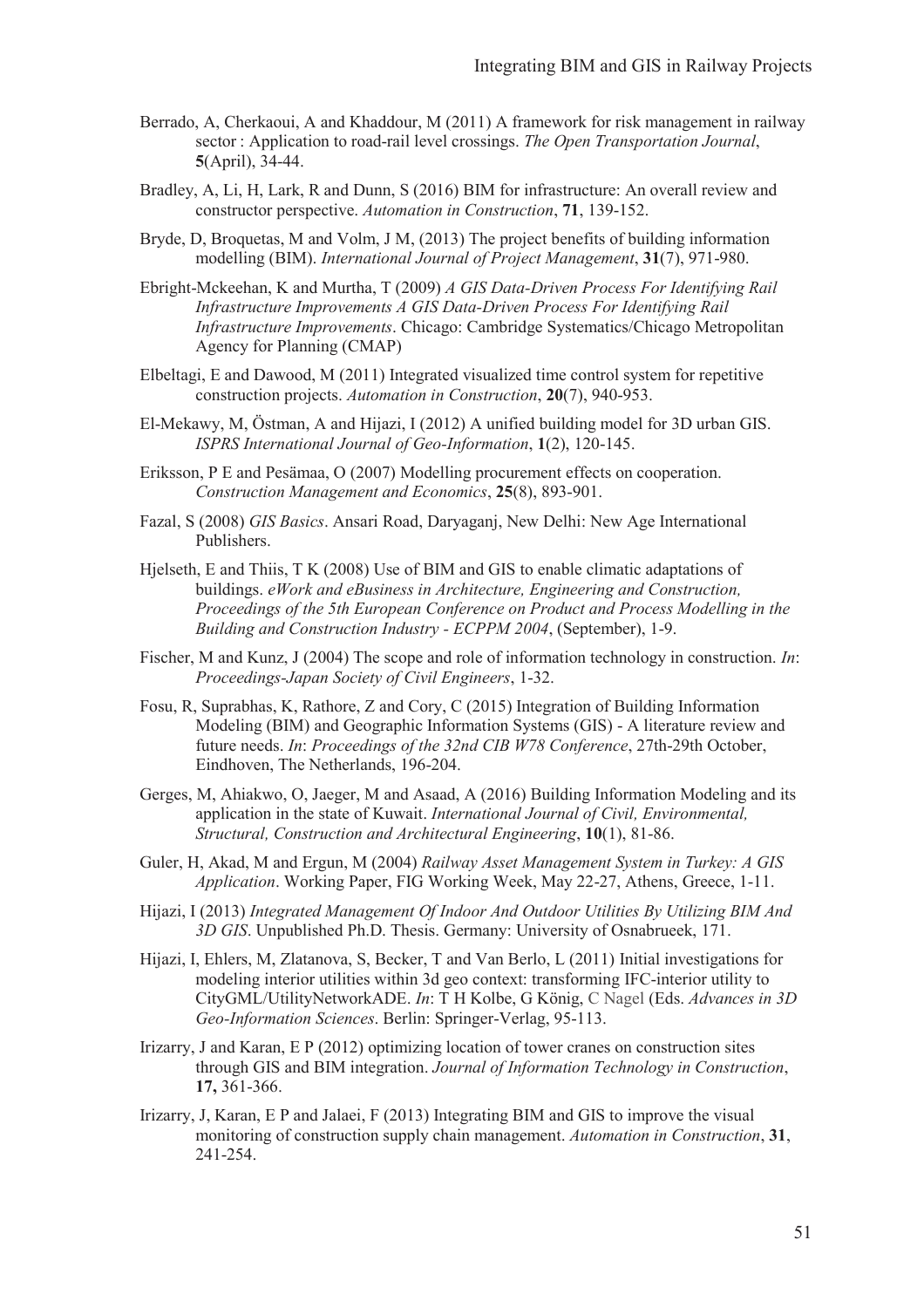- Isikdag, U, Underwood, J and Aouad, G (2008) An investigation into the applicability of building information models in geospatial environment in support of site selection and fire response management processes. *Advanced Engineering Informatics*, **22**(4), 504-519.
- Isikdag, U, Underwood, J, Aouad, G and Trodd, N (2007) Investigating the role of building information models as a part of an integrated data layer: A fire response management case. *Architectural Engineering and Design Management*, **3**(2), 124-142.
- Isikdag, U and Zlatanova, S (2009) A SWOT analysis on the implementation of Building Information Models within the geospatial environment. A Krek, MRumor, S Zlatanova and E M Fendel (Eds.) *Urban and Regional Data Management UDMS 2009 Annual*. London: CRC Press, 15-30.
- Karan, E P and Irizarry, J (2014) Developing a spatial data framework for facility management supply chains. *In*: *Construction in a Global Network, Construction Research Congress 2014*, May 19th-21st, Atlanta, Georgia, USA, 2355-2364.
- Karan, E P, Irizarry, J and Haymaker, J (2015) BIM and GIS integration and interoperability based on semantic web technology. *Journal of Computing in Civil Engineering*, **30**(3), p.04015043.
- Kim, J I, Koo, B, Suh, S and Suh, W (2016) Integration of BIM and GIS for formal representation of walkability for safe routes to school programs. *KSCE Journal of Civil Engineering,* **20**(5), 1669-1675.
- Kolbe, T H, König, G and Nagel, C (2011) *Advances in 3D Geo-Information Sciences*. Berlin: Springer-Verlag, 310.
- Laat, R, De and Berlo, L Van (2011) Integration of BIM and GIS: The development of the CityGML GeoBIM extension. *Advances in 3D Geo-Information Sciences*, 211-225.
- Lin, Y H, Liu, Y S, Gao, G, Han, X G, Lai, C Y and Gu, M (2013) The IFC-based path planning for 3D indoor spaces. *Advanced Engineering Informatics*, **27**(2), 189-205.
- Liu, R and Issa, R (2012) 3D visualization of sub-surface pipelines in connection with the building utilities: integrating GIS and BIM for facility management. *In*: *International Conference on Computing in Civil Engineering*, 17th-20th June, Clearwater Beach, Fl, USA, 341-348.
- May, A I, Taylor, M and Irwin, D (2017) *Crossrail: A Case Study in BIM*. ETH Zurich, 1-11.
- Mignard, C A and Nicolle, C (2014) Merging BIM and GIS using ontologies application to urban facility management in ACTIVe3D. *Computers in Industry*, **54**(8), 1276-1290.
- Moon, J, Shim, C, Lee, K, Kim, Y and Son, W (2004) Development of railway infrastructure information models based on object-based 3D models. *Proceedings of the 8th World Congress on Railway Research, Seoul, Korea, 2008*.
- Network Rail (2014) *A Better Railway for a Better Britain*. London: Network Rail.
- Niu, S, Pan, W and Zhao, Y (2015) A BIM-GIS integrated web-based visualization system for low energy building design. *Procedia Engineering*, **121**, 2184-2192.
- Nyerges, T L and Jankowski, P (1997) Enhanced adaptive structuration theory: A theory of GISsupported collaborative decision making. *Geographical Systems*, **4**(3), 225-259.
- Olatunji, O A (2011) A preliminary review on the legal implications of BIM and model ownership. *Journal of Information Technology in Construction*, **16**, 687-696.
- Palve, S N (2013) Applications of GIS in infrastructure. *International Journal of Structural & Civil Engineering*. **2**(4), 110-122.
- Patra, A P (2009) *Maintenance Decision Support Models for Railway Infrastructure Using RAMS & LCC Analyses*. Unpublished Ph.D. Thesis, Luleå Tekniska Universitet, Sweden.